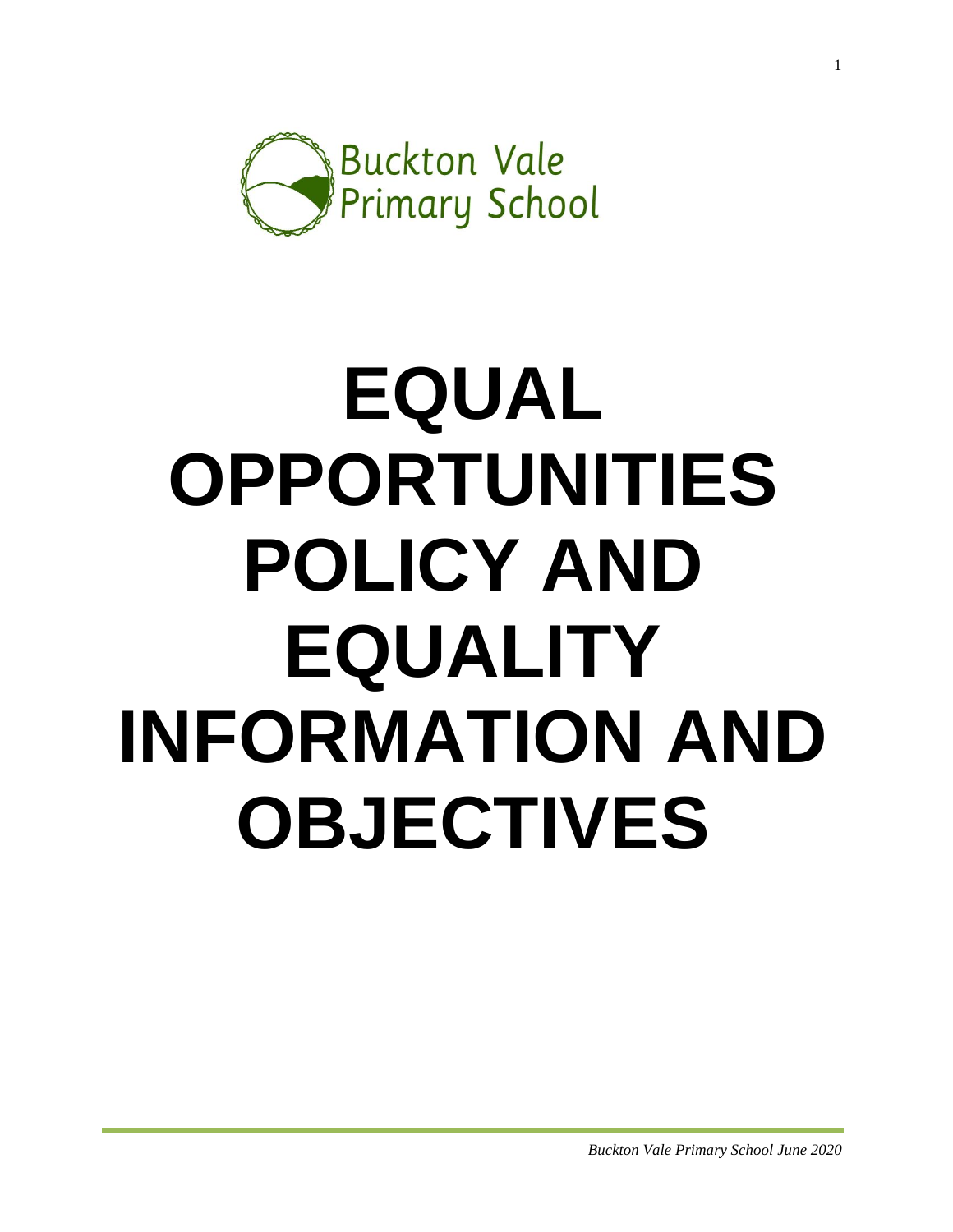# EQUAL OPPORTUNITIES POLICY

# We at Buckton Vale believe that:

- all individuals within the school are entitled to learn, teach and work in a nonthreatening and supportive environment in which self esteem is enhanced
- every pupil and all members of staff will endeavour to further this objective by personally contributing towards a happy and caring environment and by showing respect for and appreciation of each other as individuals
- the primary objective of this school will be to educate, develop and prepare all our pupils, whatever their gender, sexual orientation, colour, culture, religion, origin or ability, for life in Britain
- we would be failing our pupils if we did not prepare them for their integral part in society
- Our school is committed to emphasising the common elements and values of our multiple cultures rather than highlighting conflicting areas.

We also believe that in order to achieve the above, every effort possible must be made to ensure that all individuals within this school are valued, and have the opportunity to develop to their full potential within a context of mutual respect, justice and fairness.

# Aims

To ensure that:

- every individual within the school has the opportunity to achieve their full potential and has the same chances
- changing needs are responded to
- we inform and educate staff, parents and children and remind ourselves of the issues
- we embrace a policy of reaching out and welcoming individuals into our school
- where opportunities do not exist for cross-cultural experiences, that we actively seek out and create these to develop pupil self-awareness
- the quality of life for all individuals is improved
- we prevent the waste of resources and individual talents
- we create more caring, responsible and contributory members of society
- We reduce discrimination by operating in a fair and just school environment.

# In practice this means that:

- the names of individuals should be accurately recorded and correctly pronounced
- everyone should be encouraged to accept and respect names from other cultures
- All forms of discrimination, by any persons within the school, are to be treated seriously. A record will be made of all such incidents, whether they are in the playground, corridors or teaching areas
- It will be made clear to offending individuals that such behaviour is unacceptable and will be dealt with appropriately. Support should be made available for both victim and offender
- graffiti should be removed immediately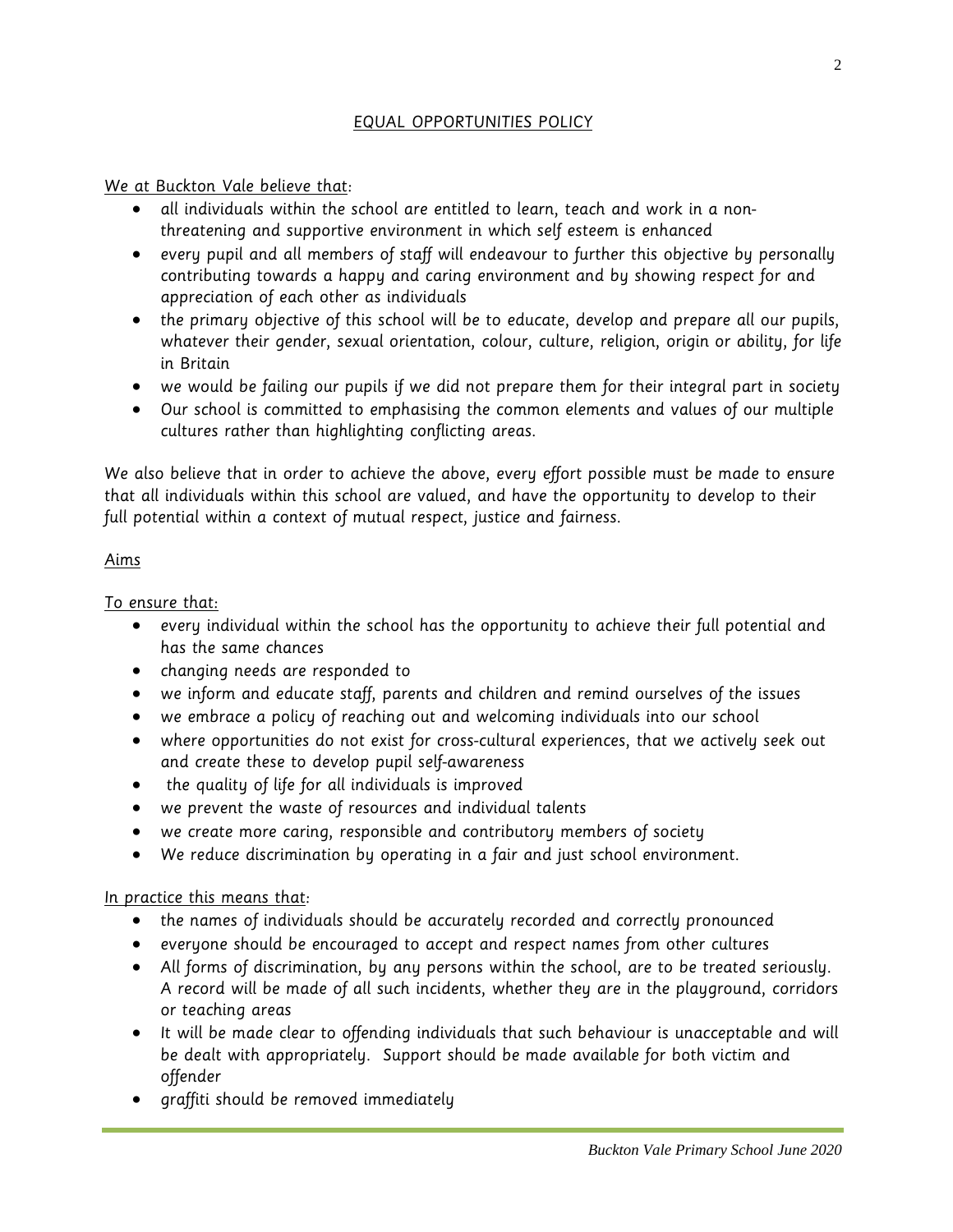- parents should be aware of the school's commitment to equal opportunities and racial harmony
- Visitors to the school are made aware that the school has an active equal opportunities policy, and they are expected to respect that policy in their interactions with staff, pupils and other visitors to the school.

The school will promote equal opportunities and racial harmony through:

- all areas of the curriculum , in a balanced, objective and sensitive way which does not reinforce cultural or gender stereotypes
- promoting links with other schools who have mixed ethnic culture
- visits to places which are of significant cultural importance
- visits from representatives of other cultures
- resources which are culturally diverse and non sexist and which contain positive images of all groups
- no racial incident will be condoned.

The school will respond to discriminatory incidents in the following ways:

- Any alleged crimes, offences or incidents where the victim believes there is a discriminatory motive will be taken seriously by the school;
- Initial discussion will take place between the person making the allegation and the first staff contact.
- Immediate action will be taken to separately interview the alleged victim and the accused, ensuring confidentiality.
- The victim will be supported through counselling and through the support of all members of staff.
- All information gathered will be recorded on our school CPOMS system

Should the allegation be substantiated, action would be taken on the same day. Contact would be made with the parents of the alleged victim (in the case of a pupil), explaining what the school is doing, in general terms and giving them the opportunity to discuss the matter further. Further support should be available should the victim be an adult.

Contact should be made with the parents of the accused (again in the case of a pupil) to say what had happened, that the allegation was being investigated, outlining the proposed action and the school's general position on this. Parental co-operation would be requested and expected.

Should the accused be an adult, agreed procedures would fall into place.

At the earliest convenience a parental meeting would be arranged between the perpetrator's family and appropriate staff, where there would be agreement on action to be taken. The meeting would be recorded on CPOMs under the pupil's name.

All racial incidents are recorded and monitored by the Headteacher.

The Headteacher will keep the Governors and the LA informed of all racial incidents.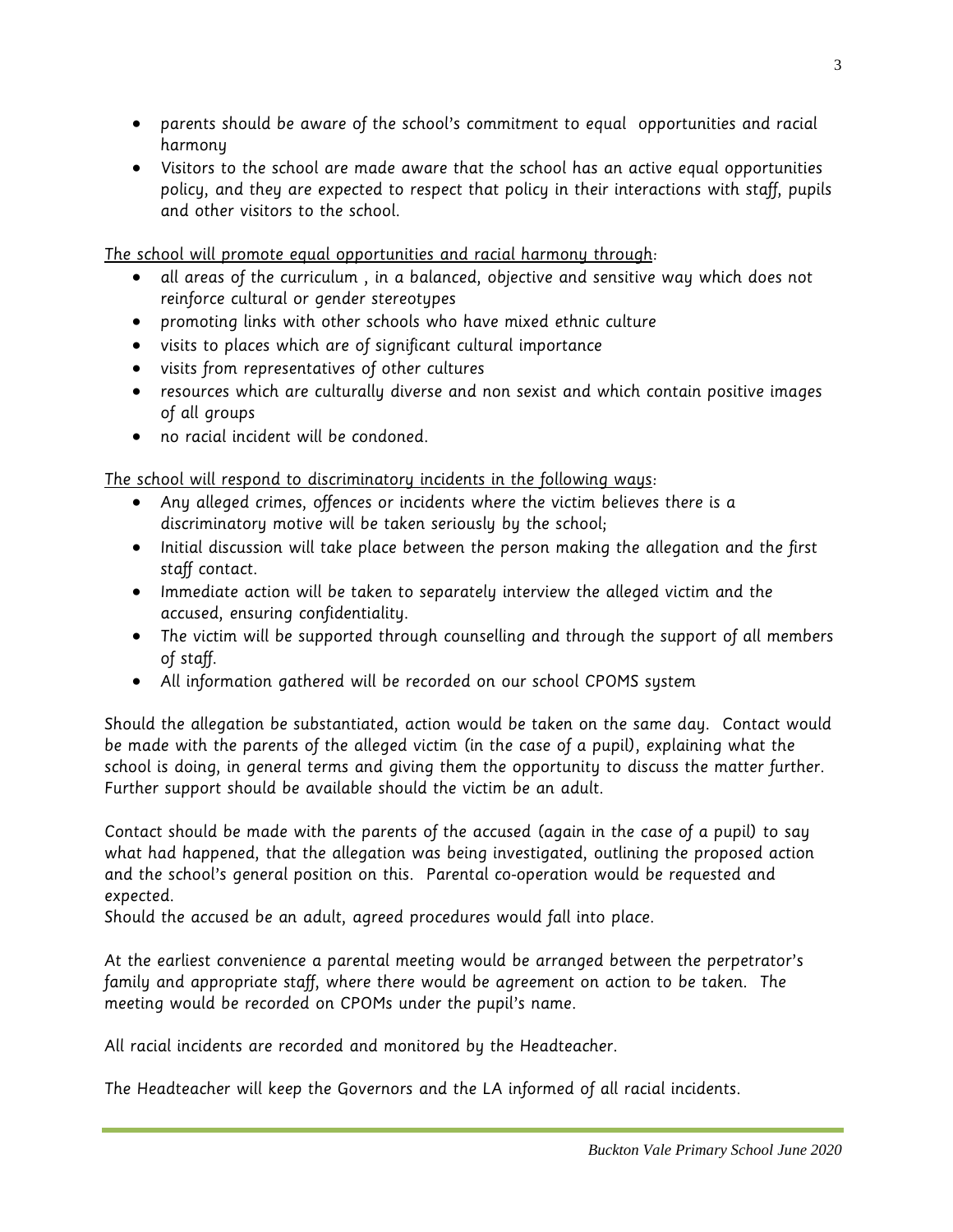# Monitoring

The Headteacher will undertake the monitoring of this policy initially during the day to day running of the school.

Annually by all members of staff in order to improve, adjust and further facilitate equal opportunities within the day to day running of the school and to bring individual perspectives to a whole staff meeting:

- by Governors at an annual point within their calendar
- By parents who will bring their own perspectives and perceptions.
- By pupils, who will be involved in ongoing evaluations.
- At intervals where incidents would suggest that the policy is not being effective, or in response to specific directives.
- Formally, by Inspectors, on programmed visits.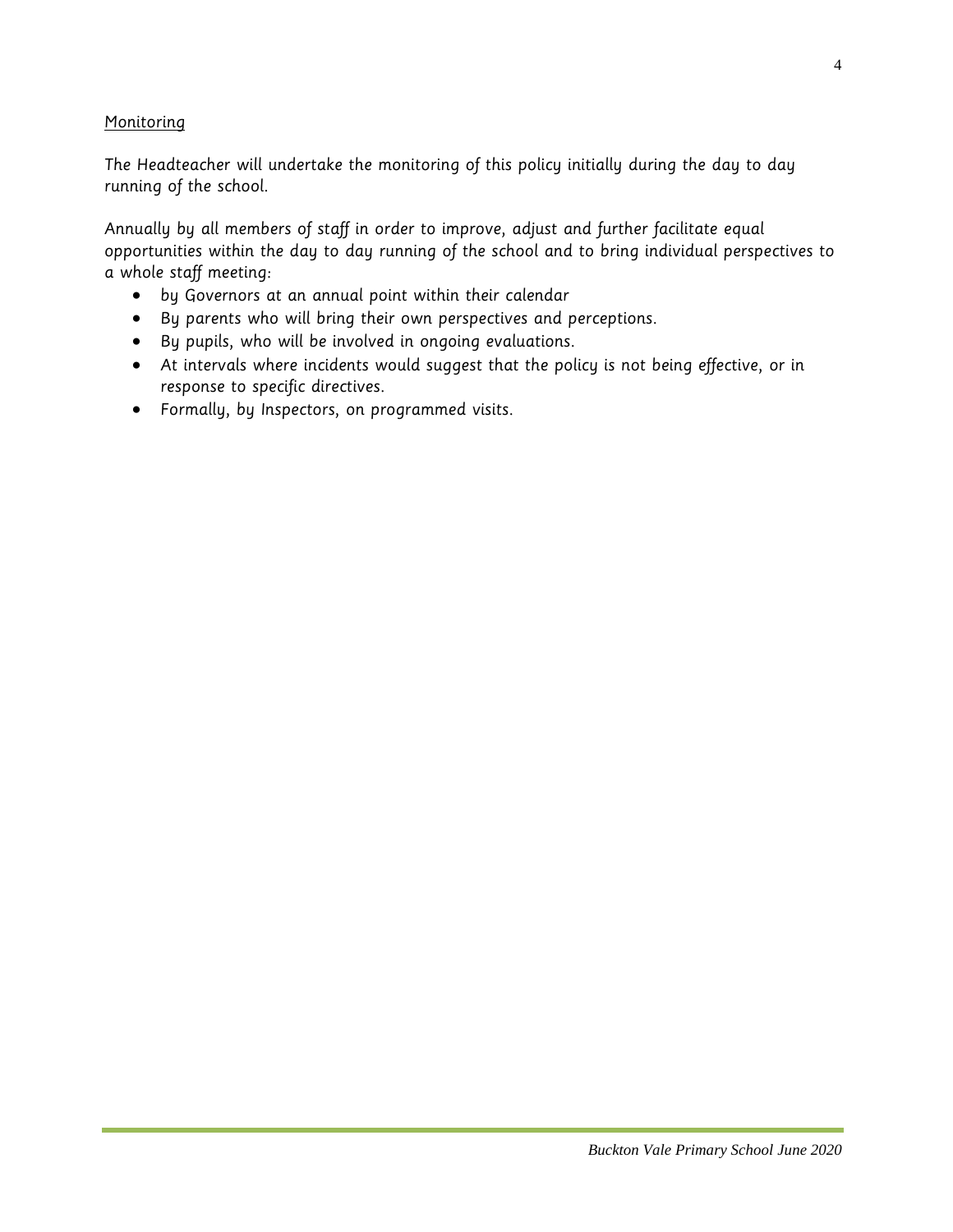#### EQUALITY INFORMATION AND OBJECTIVES

We recognise that the Public Sector Equality Duty has three aims and they are to:

- Eliminate unlawful discrimination, harassment and victimisation and other conduct under the Equality Act 2010;
- Advance equality of opportunity between people who share a protected characteristic and those who do not;
- Foster good relations between people who have a shared characteristic and those who do not.

The policy outlines the commitment of the staff and Governors to promote equality. This involves tackling the barriers which could lead to unequal outcomes so that there is equality of access and the diversity within the school community is celebrated and valued. We believe that equality at our school should permeate all aspects of school life and is the responsibility of every member of the school and wider community. Every member of the school community should feel safe, secure, valued and of equal worth

The senior leadership team and governors at Buckton Vale Primary School are proactive in reviewing school evidence. The school takes positive action to advance equality and tackle discrimination and how well we achieve these aims with regard to the protected groups under the Equality Act 2010 (race, disability, gender, gender re-assignment, age, pregnancy and maternity, marital status, sexual orientation, religion and belief and sexual orientation.)

Our school development plan refers directly to closing the gaps for all vulnerable groups, our collective worship policy references diverse cultural groups and acknowledges the richness of diversity that exists within our community and wider world. The school's termly data set analyses vulnerable groups and details curriculum progress on community cohesion.

Our school development plan is focused on securing and maintaining excellent teaching, learning and assessment for all pupils. Data analysis and subsequent support deployment aims to narrow the gaps in achievement between different groups and national standards. The school's behaviour policy aims to ensure that pupils are free from bullying in all its manifestations including all types of prejudice-based bullying. As a school we aim to foster an enriched learning environment which puts the child at the centre of a cohesive learning community and deals with unacceptable behaviour and disruptions to learning in a prompt, open and fair way.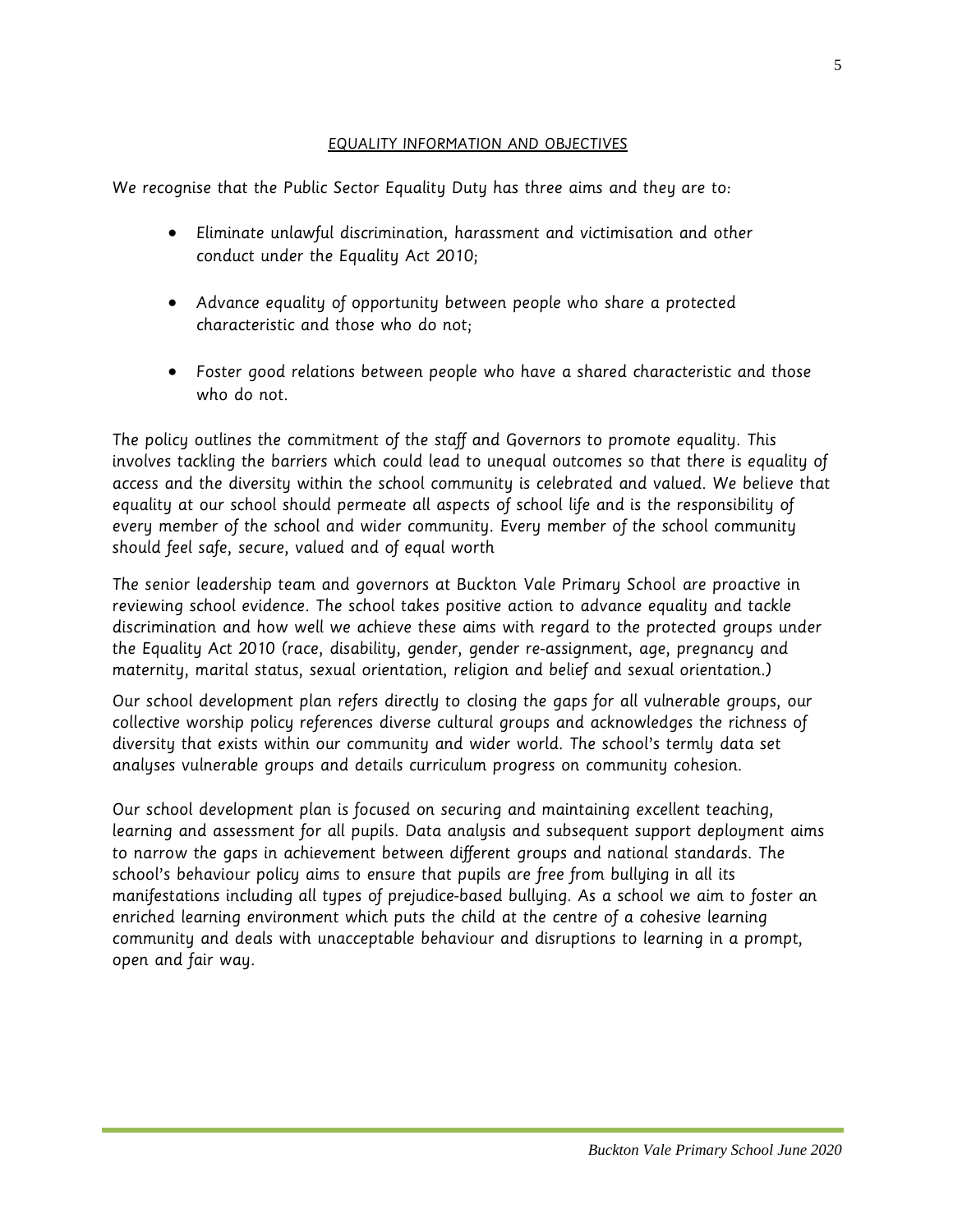## **Monitoring and Review**

All teachers, subject managers, SLT and governors monitor and evaluate the impact and success of school development actions on pupils from different groups, e.g SEN, children in care, minority ethnic including traveller and EAL pupils and free school meals, in the following recommended areas:

- Pupils' progress and attainment;
- Learning and teaching;
- Behaviour discipline and exclusions;
- Attendance;
- Admissions;
- Incidents of prejudice related bullying;
- Parental involvement;
- Participation in extra-curricular and extended school activities;
- Staff recruitment and retention;
- Visits and visitors.

The school has robust data across a range of characteristics indicating progress of all vulnerable groups. Focused attention is paid to the needs of all specific groups of pupils. A continuing whole school focus on all children's progress and attainment aspires to show achievement above or well above the national average. School improvement initiatives are evidencing improved progress and attainment on an annual basis.

## **Curriculum**

There is coverage in the curriculum of equalities issues, particularly with regard to tackling prejudice and promoting community cohesion and understanding diversity. There are activities across the curriculum that promotes pupils' spiritual, moral, social and cultural development.

## **Promoting Equality: Countering and Challenging Harassment and Bullying**

- The school counters and challenges all types of discriminatory behaviour and this is made clear to staff, pupils, parents and governors;
- The school has a clear, agreed procedure for dealing with prejudice related bullying incidents and has a nominated member of staff responsible for recording and monitoring incidents;
- The school reports to Governors, parents and LA on an annual basis the number of prejudice related incidents recorded in the school.

# **Promoting Equality: Partnerships with Parents/Carers and the Wider Community**